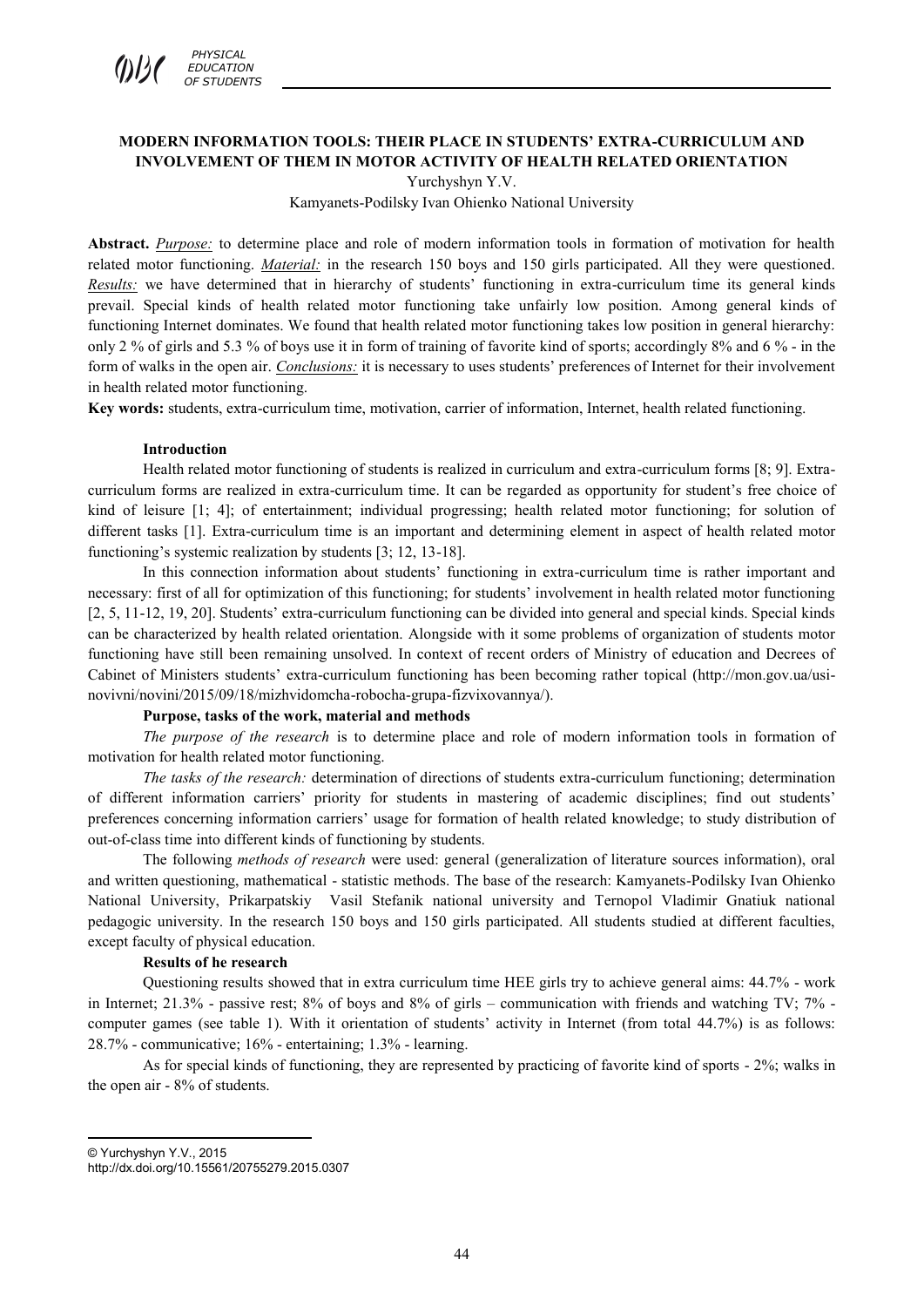Table 1

| ပ<br>Description of functioning                                | Quantity of respondents, % |                  |  |  |  |  |  |  |
|----------------------------------------------------------------|----------------------------|------------------|--|--|--|--|--|--|
|                                                                | Girls $(n=150)$            | Boys $(n=150)$   |  |  |  |  |  |  |
| General kinds                                                  |                            |                  |  |  |  |  |  |  |
| Watching TV                                                    | 8.0                        | 6.7              |  |  |  |  |  |  |
| Communication with friends                                     | 8.0                        | 10.0             |  |  |  |  |  |  |
| Work in Internet:                                              |                            | 0.7              |  |  |  |  |  |  |
| - cognitive                                                    |                            |                  |  |  |  |  |  |  |
| - entertaining                                                 | 16.0                       | 12.7             |  |  |  |  |  |  |
| - learning                                                     | $\overline{1.3}$           | $\overline{1.3}$ |  |  |  |  |  |  |
| - communicative                                                | 28.7                       | 26.0             |  |  |  |  |  |  |
| Reading fictions, newspapers, magazines                        | $\overline{\phantom{0}}$   | $\equiv$         |  |  |  |  |  |  |
| Computer games                                                 | 6.7                        | 12.6             |  |  |  |  |  |  |
| Passive rest                                                   | 21.3                       | 18.7             |  |  |  |  |  |  |
| Special kinds, connected with health related motor functioning |                            |                  |  |  |  |  |  |  |
| Practicing of favorite kind of sports                          | $\overline{2.0}$           | $\overline{5.3}$ |  |  |  |  |  |  |
| Walks in the open air                                          | 8.0                        | 6.0              |  |  |  |  |  |  |

*Directions of students' functioning in extra-curriculum time* 

Analyzing boys' data we registered analogous results but with certain specific features. In particular, boys prefer to spend free time in Internet with the following aims: communicative  $-26\%$ ; entertaining  $-12.7\%$ ; learning  $-1.3\%$ ; cognitive  $-0.7\%$  (see table 1). Passive rest dominates in structure of general kinds of activity in 18.7% of boys: communication with friends - 10%; watching TV - 6.7%. At the same time no one respondent (among boys and girls) preferred reading fiction, newspapers and magazines to other kinds of functioning. It witnesses about low status of such information carrier among.

In respect to health related motor functioning we found the following: only 6% of boys practice walks in the open air and 5.3% - practice sports. Detail analysis of the mentioned above data from position of time for realization of different kinds of functioning showed the following: 58% of girls spend more than 3 hours for communication in Internet; 50.7% - for entertainment; 5.3% - for satisfaction of cognitive demands; 4.7% - for learning. Ежедневной работе в Интернет от 1 до 3 часов отводят 25,3% девушек (соответственно 30%, 12,7% и 7,3%); до 1 часа - 14% (accordingly 11.3%, 18.7% and 9.3%) (see table 2). At the same time for reading of books and periodic only 5.3% of girls spend more than 3 hours every day; 8% -0 from one to three hours and 12% - up to one hour. For preparation of home tasks they spend accordingly 12.7%, 20.7% and 65.3%.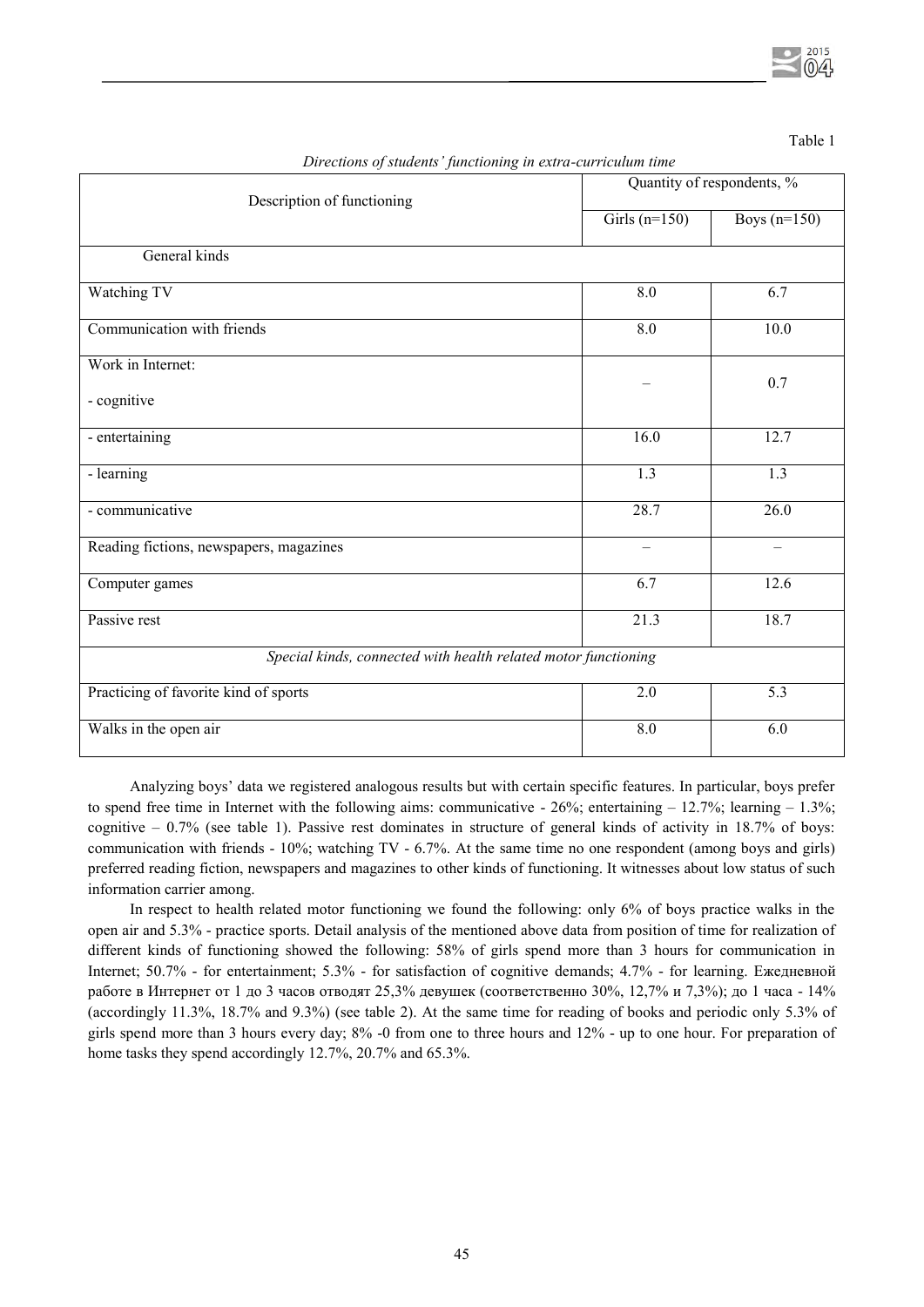

Table 2

|                                               |                | Up to 1 hour    |                              | Up to3 hours    |                  | More than 3     |                   | Do not spend time        |                   |
|-----------------------------------------------|----------------|-----------------|------------------------------|-----------------|------------------|-----------------|-------------------|--------------------------|-------------------|
| Description of functioning                    | Sex            |                 |                              |                 |                  | hours           |                   | at all                   |                   |
|                                               |                | A               | $\frac{0}{0}$                | $\mathbf{A}$    | $\frac{0}{0}$    | A               | $\frac{0}{0}$     | $\mathbf{A}$             | $\frac{0}{0}$     |
| Watching TV                                   | $\overline{G}$ | 49              | 32.7                         | $\overline{63}$ | 42.0             | $\overline{22}$ | 14.7              | $\overline{16}$          | 10.7              |
|                                               | $\mathbf B$    | $\overline{53}$ | 35.3                         | $\overline{57}$ | 38.0             | $\overline{19}$ | 12.7              | $\overline{21}$          | 14.0              |
| Reading fictions, newspapers,                 | $\mathbf G$    | 18              | 12.0                         | 12              | 8.0              | $\,8\,$         | 5.3               | 112                      | 74.7              |
| magazines                                     | $\overline{B}$ | $\overline{11}$ | 7.3                          | $\overline{6}$  | $\overline{4.0}$ | $\overline{4}$  | 2.7               | 129                      | 86.0              |
| Work in Internet for cognitive                | $\overline{G}$ | $\overline{14}$ | $\overline{9.3}$             | $\overline{11}$ | 7.3              | $\overline{8}$  | $\overline{5,3}$  | $\overline{117}$         | 78.0              |
| purposes                                      | $\, {\bf B}$   | 17              | 11.3                         | $\overline{7}$  | 4.7              | $\overline{4}$  | 2.7               | 122                      | 81.3              |
| Work in Internet for entertainment            | $\overline{G}$ | $\overline{17}$ | 11.3                         | 45              | 30.0             | 76              | $\overline{50.7}$ | 12                       | 8.0               |
|                                               | $\bf{B}$       | $\overline{24}$ | 16.0                         | 39              | 26.0             | 72              | 48.0              | $\overline{15}$          | $\overline{10.0}$ |
| Work in Internet for communicative            | ${\bf G}$      | 21              | 14.0                         | $\overline{38}$ | 25.3             | 87              | 58.0              | $\overline{4}$           | 2.7               |
| purposes                                      | $\, {\bf B}$   | 25              | 16.7                         | $\overline{34}$ | 22.7             | 82              | 54.7              | $\overline{9}$           | 6.0               |
| Work in Internet for learning                 | $\mathbf G$    | 28              | 18.7                         | $\overline{19}$ | 12.7             | $\overline{7}$  | 4.7               | $\overline{96}$          | 64.0              |
| purposes                                      | $\bf{B}$       | 21              | 14.0                         | 26              | 17.3             | $10\,$          | 6.7               | 93                       | 62.0              |
| Walks in the open air                         | ${\bf G}$      | 42              | 28.0                         | 14              | $\overline{9.3}$ | $\overline{7}$  | 4.7               | 87                       | 58.0              |
|                                               | $\bf{B}$       | 40              | 26.7                         | 17              | 11.3             | $\mathbf{9}$    | 6.0               | 84                       | 56.0              |
| Verbal communication                          | ${\bf G}$      | 53              | 35.3                         | 63              | 42.0             | 34              | 22.7              | $\blacksquare$           |                   |
| (communication with friends and<br>relatives) | $\mathbf B$    | 57              | 38.0                         | 59              | 39.3             | 34              | 22.7              |                          |                   |
| Computer games                                | $\overline{G}$ | 48              | 32.0                         | 29              | 19.3             | 11              | 7.3               | 62                       | 41.3              |
|                                               | $\overline{B}$ | $\overline{55}$ | 36.7                         | 22              | 14.7             | $\overline{35}$ | 23.3              | 38                       | 25.3              |
| Preparation of academic disciplines           | $\overline{G}$ | $\overline{98}$ | 65.3                         | $\overline{31}$ | 20.7             | 19              | 12.7              | $\overline{2}$           | $\overline{1.3}$  |
|                                               | $\, {\bf B}$   | 92              | 61.3                         | 34              | 22.7             | 12              | $8.0\,$           | 12                       | $8.0\,$           |
| Другой вариант                                | G              | $\blacksquare$  | $\qquad \qquad \blacksquare$ | $\tau$          | 4.7              | 4               | 2.7               | $\overline{\phantom{0}}$ |                   |
| (занятия спортом)                             | $\, {\bf B}$   | $\frac{1}{2}$   | $\overline{\phantom{0}}$     | 11              | 7.3              | 6               | 4.0               | $\blacksquare$           |                   |

*Distribution of extra-curriculum time by students in to different kinds of functioning* 

Notes: G – girls; B – boys; A – in absolute values.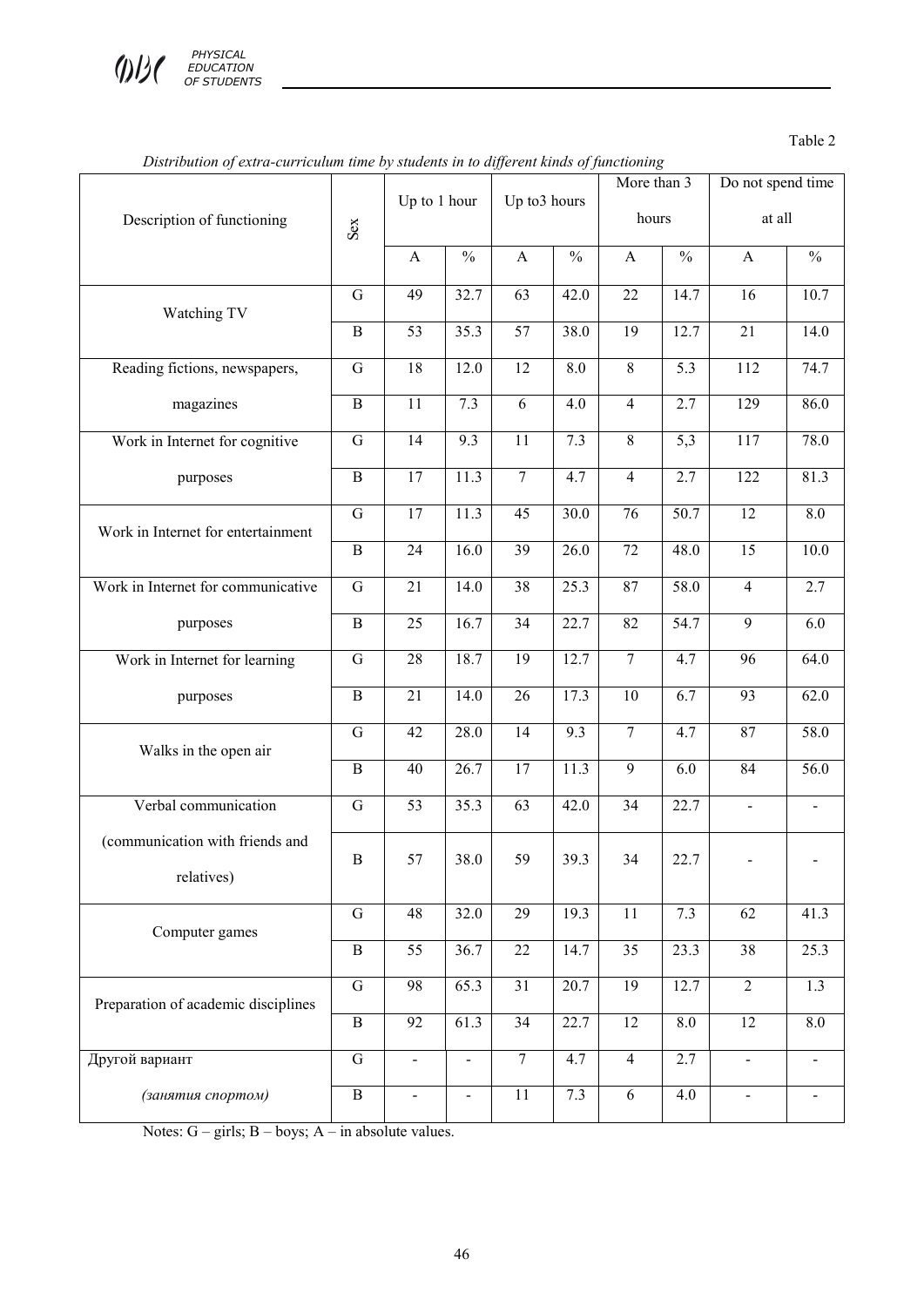

The boys were characterized as follows: everyday work in Internet for more than 3 hours with the following purposes: communication – 54.7%; entertainment - 48%; learning – 6.7%; cognitive purposes – 2.7%. From 1 to 3 hours they spend accordingly:  $22.7\%$ ,  $26\%$ ,  $17.3\%$  and  $4.7\%$ ; up to 1 hour  $-16.7\%$ ,  $16\%$ ,  $14\%$  and  $11.3\%$  of students. At the same time, reading books and periodic took more than 3 hours only 2.7% of boys; from 1 to 3 hours - 4%; up to 1 hour – 7.3%. Preparation of academic disciplines took accordingly соответственно 8%, 22.7% and 61.3%.

Health related motor functioning in the form of walk in the open air took more than 3 hours of extra curriculum time only 6% of students; from 1 to 3 hours – 11.3%, up to 1 hour – 26.7%. Physical exercises (in first two variants) took accordingly 4 % and 7.3% of students (see table 3).

In hierarchy of first year students' extra curriculum functioning, its general kinds prevail. Special kinds of health related motor functioning take unfairly low position. Among general kinds work in Internet (application of modern information tools) dominates.

Separately we studied the place of modern information tools in complex of information carriers. It was conditioned by demand in revelation of orientation of knowledge formation as well as skills and intensification of students' cognitive activity in educational process.

Table 3

 $2015$  $\Omega$ 

| Information carrier        | Quantity of respondents with noted degree of information carriers' application, % |                                            |      |      |      |      |       |      |      |      |  |
|----------------------------|-----------------------------------------------------------------------------------|--------------------------------------------|------|------|------|------|-------|------|------|------|--|
| (by questioning data)      |                                                                                   | Very often<br>often<br>Sometimes<br>Seldom |      |      |      |      | Never |      |      |      |  |
|                            | G                                                                                 | B                                          | G    | B    | G    | B    | G     | B    | G    | B    |  |
| Manuals, recommendations   | 25.3                                                                              | 22.7                                       | 37.3 | 34.7 | 20.0 | 26.7 | 17.3  | 16.0 |      |      |  |
| Search systems of Internet | 70.0                                                                              | 65.3                                       | 21.3 | 24.7 | 8.7  | 10.0 |       |      |      |      |  |
| Lecture notes              | 34.7                                                                              | 31.3                                       | 56.0 | 48.0 | 9.3  | 20.7 |       |      |      |      |  |
| Electronic manuals         | 34.7                                                                              | 32.7                                       | 44.0 | 36.0 | 18.0 | 19.3 | 14.7  | 12.0 |      |      |  |
| Internet learning sites    | 9.3                                                                               | 8.0                                        | 26.0 | 27.3 | 34.7 | 34.0 | 22.7  | 21.3 | 7.3  | 9.3  |  |
| Teacher's consultations    | 8.7                                                                               | 7.3                                        | 9.3  | 11.3 | 26.0 | 25.3 | 39.3  | 34.0 | 16.7 | 22.0 |  |

|  |  |  |  |  |  |  | Significance of different information carriers for students in their mastering academic disciplines |
|--|--|--|--|--|--|--|-----------------------------------------------------------------------------------------------------|
|  |  |  |  |  |  |  |                                                                                                     |
|  |  |  |  |  |  |  |                                                                                                     |
|  |  |  |  |  |  |  |                                                                                                     |

Notes:  $G - girls$ ;  $B - boys$ .

When studying academic disciplines, in general 79.3% of girls and 73.3% of boys prefer information from Internet. Accordingly 23.3% and 32.7% - prefer electronic information carriers, available at HEE; 25.3 % and 22.7% printed information carriers (manuals, recommendations); 34.7% and 31.3% - lecture notes; 8.7% and 7.3% - teachers' consultations (see table 3). Learning material on health related motor functioning most of students (girls - 60% and boys - 65.3%) want to receive with electronic means. Accordingly19.3% and 14% - prefer printed information carriers; 12.7% and 11.3% - at seminars; 8% and 9.3% - at lectures (see table 4).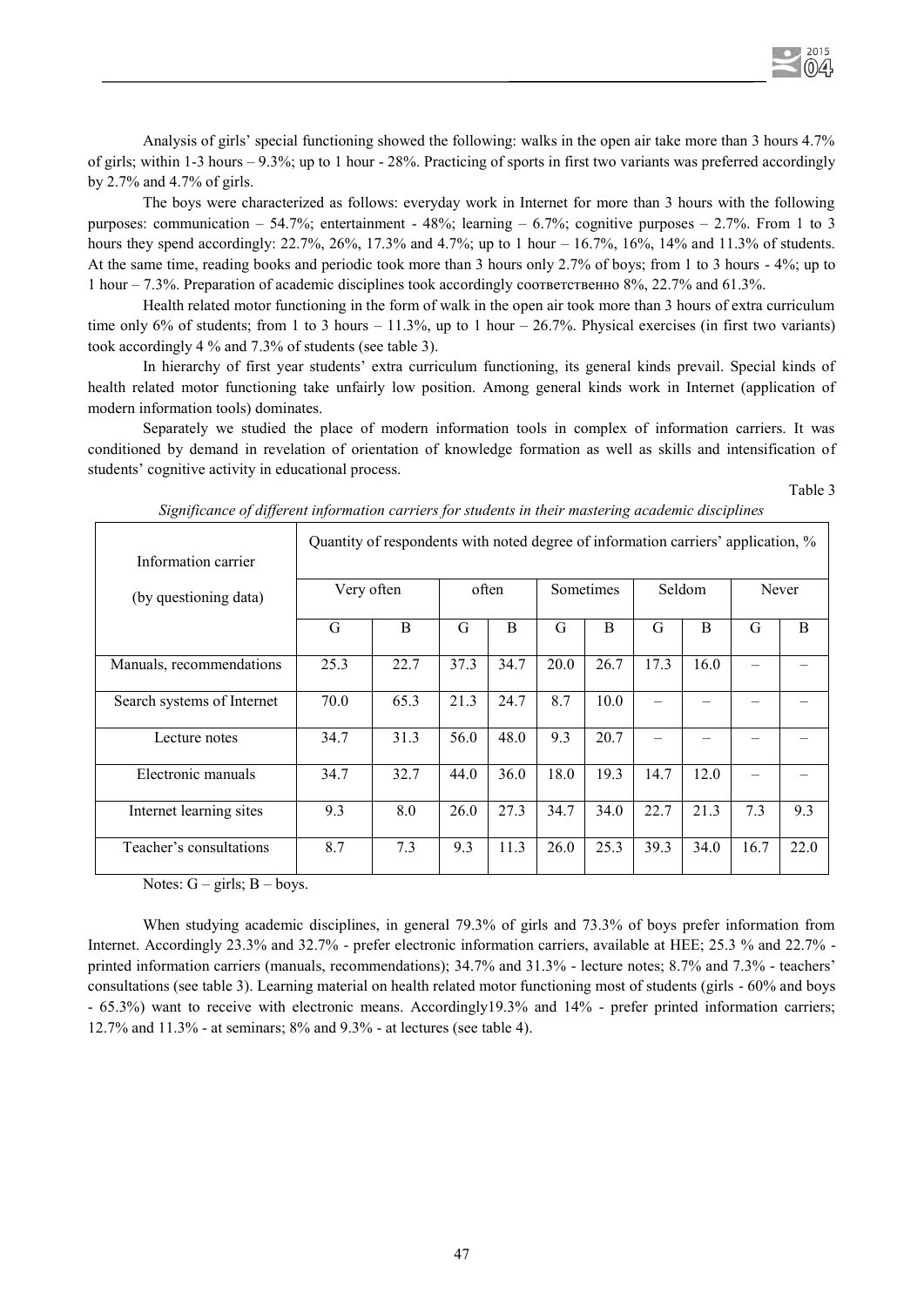| Information carrier | Sex          | Quantity           |               |  |  |  |  |
|---------------------|--------------|--------------------|---------------|--|--|--|--|
|                     |              | In absolute values | $\frac{0}{0}$ |  |  |  |  |
| Printed             | $\mathsf G$  | 29                 | 19.3          |  |  |  |  |
|                     | $\mathbf B$  | 21                 | 14.0          |  |  |  |  |
| Electronic          | $\mathsf G$  | 90                 |               |  |  |  |  |
|                     | $\, {\bf B}$ | 98                 | 65.3          |  |  |  |  |
| Lectures            | G            | 12                 | $8.0\,$       |  |  |  |  |
|                     | $\, {\bf B}$ | 14                 | 9.3           |  |  |  |  |
| Seminars            | $\mathsf G$  | 19                 | 12.7          |  |  |  |  |
|                     | $\, {\bf B}$ | 17                 | 11.3          |  |  |  |  |

*Students' preferences in usage of information carriers for formation of health related motor functioning knowledge* 

Table 4

The received data witness that in information carriers' hierarchy of first year students modern information tools dominate over traditional. It is conditioned by simplicity of search, processing and storage of different academic information, as well as by opportunity to improve the quality of independent learning functioning, create favorable conditions for communication, conditions for progressing of creative abilities, intensification and individualization of learning process. As a result cognitive functioning activates and increase of students' motivation for it rises.

### **Discussion**

Thus, modern information tools are one of the main carriers of academic material, effective mean of students' cognitive functioning activation. Their application in different purposes is of priority in extra-curriculum time as well. It permits to use them for attracting of students to health related motor functioning. For this purpose it is recommended to conduct purposeful training of motivation for realization of such functioning in different forms, in extra-curriculum time.

Thus, physical education is of great importance in students' systemic realization of health related motor functioning. It is assumed to perfect this process in several directions. The found earlier [11-13] extremely low motivation of most of first year students for motor functioning is conditioned by insufficient formation of its procedural and efficient components. In our case they are determining for practicing of health related functioning [3, 6; 10]. These components of motivation are formed in process of physical and intellectual activity [7]. So, perfection of physical education process shall have complex character and include practical and theoretical components.

# **Conclusions:**

Actual motivation of most of first year students for health related motor functioning in extra-curriculum time is extremely low. Its manifestation takes place only at compulsory physical culture classes. In context of recent requirements of Ministry of education (September 2015) physical education departments shall re-orient their work to extra-curriculum functioning. Most of first year students use Internet in extra-curriculum time. We have found out that in general values' hierarchy health related motor functioning takes low position: only 2% of girls and 5.3% of boys practice favorite kinds of sports. Accordingly, 8 and 6% - prefer walks in the open air. At the same time Internet is the leading tool for them in formation of knowledge, activation of cognitive processes. All these witness about demand in application of Internet for students' involving in health related motor functioning.

# **Acknowledgement**

The work has been fulfilled in compliance with combined plan of scientific-research works in sphere of physical culture and sports for 2011-2015 by topic 3.9 "Perfection of scientific basis of ports for all, fitness and recreation" (0111U001735).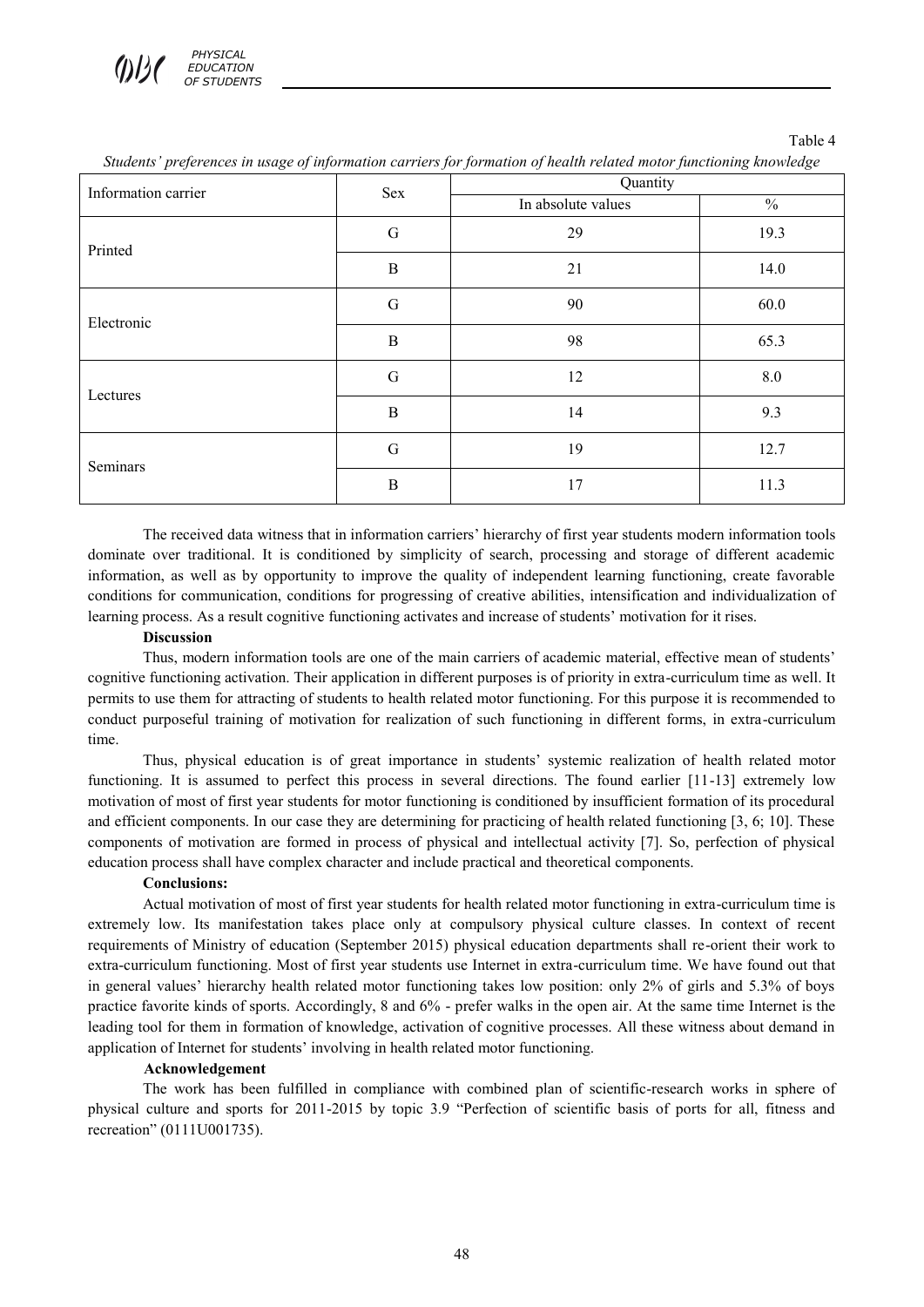It is purposeful to direct further researches for perfection of approaches, methods of usage of modern information tools for formation of students' individual motor functioning programs, knowledge on reasonable distribution of free time, increase of students' motivation for health related motor functioning.

2015  $\bigcap$ 

## **Conflict of interests**

The author declares that there is no conflict of interests.

# **References:**

- 1. Bocheliuk VJ, Bocheliuk VV. *Dozvillieznavstvo* [Study of Leisure]. Kiev: Centre of Educational Literature; 2006. (in Ukrainian)
- 2. Volkov VL. *Osnovi teorii ta metodiki fizichnoi pidgotovki students'koi molodi* [Principles of theory and methodic of students' physical training], Kiev: Education Ukraine; 2008. (in Ukrainian)
- 3. Dekers L. *Motivaciia* [Motivation]. Moscow: Gross Media; 2007. (in Russian)
- 4. Dutchak MV. *Sport dlia vsikh v Ukraini* [Sports for all in Ukraine], Kiev: Olympic Literature; 2009. (in Ukrainian)
- 5. Iedinak GA. Stan ta deiaki teoretichni aspekti posilennia motivacii studentiv do sistematichnoi rukhovoi aktivnosti ozdorovchogo spriamuvannia [Status and some theoretical aspects of increase of students' motivation for systemic health related motor functioning]. *Visnik Prikarpats'kogo nacional'nogo universitetu*, 2012;16:67-73. (in Ukrainian)
- 6. Yermakova TS. *Problema formuvannia zdorovogo sposobu zhittia starshoklasnikiv u vitchiznianij pedagogici (druga polovina XX stolittia). Cand. Diss*. [Problem of formation of senior pupils' healthy life style in domestic pedagogic (second half of 20th century). Cand. Diss.], Kharkiv; 2010. (in Ukrainian)
- 7. Zaniuk SS. *Psikhologiia motivacii* [Psychology of motivation], Kiev: Lybed; 2002. (in Ukrainian)
- 8. Krucevich TIu. *Teoriia i metodika fizichnogo vikhovannia* [Theory and methodic of physical education]. Kiev: Olympic Literature, 2008;T1. (in Ukrainian)
- 9. Krucevich TIu. *Teoriia i metodika fizichnogo vikhovannia* [Theory and methodic of physical education]. Kiev: Olympic Literature, 2008;T2. (in Ukrainian)
- 10. Khekgauzen Kh. *Motivaciia i deiatel'nost'* [Motivation and activity]. Sankt Petersburg: Peter; 2003. (in Russian)
- 11. Yurchyshyn YV. *Tekhnologiia zaluchennia studentiv do rukhovoi aktivnosti ozdorovchoi spriamovanosti u procesi fizichnogo vikhovannia. Cand. Diss*. [Technology of students' involving in health related motor functioning in process of physical education. Cand. Diss.], Kiev; 2012. (in Ukrainian)
- 12. Yurchyshyn YV, Dutchak MV. Efektivnist' eksperimental'noi tekhnologii zaluchennia studentiv do rukhovoi aktivnosti ozdorovchoi spriamovanosti u pokrashchenni pokaznikiv fizichnogo stanu [Effectiveness of experimental technology of students' involving in health related motor functioning, expressed in indicators of physical condition's improvement]. *Pedagogics, psychology, medical-biological problems of physical training and sports*, 2012;8:130-133. (in Ukrainian)
- 13. Dudnyk IO. Formation of positive motivation as the basis of students will qualities' perfection in physical culture practicing. *Physical Education of Students*, 2015;3:3-9. http://dx.doi.org/10.15561/20755279.2015.0301
- **14.** Iermakova TS. Development of the idea of forming health culture of a person in the world educational thought. *Pedagogics, psychology, medical-biological problems of physical training and sports*, 2014;4:8-12. http://dx.doi.org/10.6084/m9.figshare.950949
- 15. Iermakova TS. Forming of healthylife style of pupils via prism of physical culture outside of school (historical aspect)ю *Pedagogics, psychology, medical-biological problems of physical training and sports*, 2011;6:50-56.
- **16.** Ivashchenko OV, Yermakova TS. Assessment of functional, coordination and power fitness of 7-8 form boys. *Pedagogics, psychology, medical-biological problems of physical training and sports*. 2015;9:20-25. http://dx.doi.org/10.15561/18189172.2015.0903
- **17.** Kozina ZL, Iermakov SS. Analysis of students' nervous system's typological properties, in aspect of response to extreme situation, with the help of multi-dimensional analysis. *Physical Education of Students*, 2015;3:10-19. http://dx.doi.org/10.15561/20755279.2015.0302
- **18.** Yermakova TS. Individualization of forming health culture in schoolchildren of Polish schools. *Pedagogics, psychology, medical-biological problems of physical training and sports.* 2015;1:29-33. http://dx.doi.org/10.15561/18189172.2015.0106